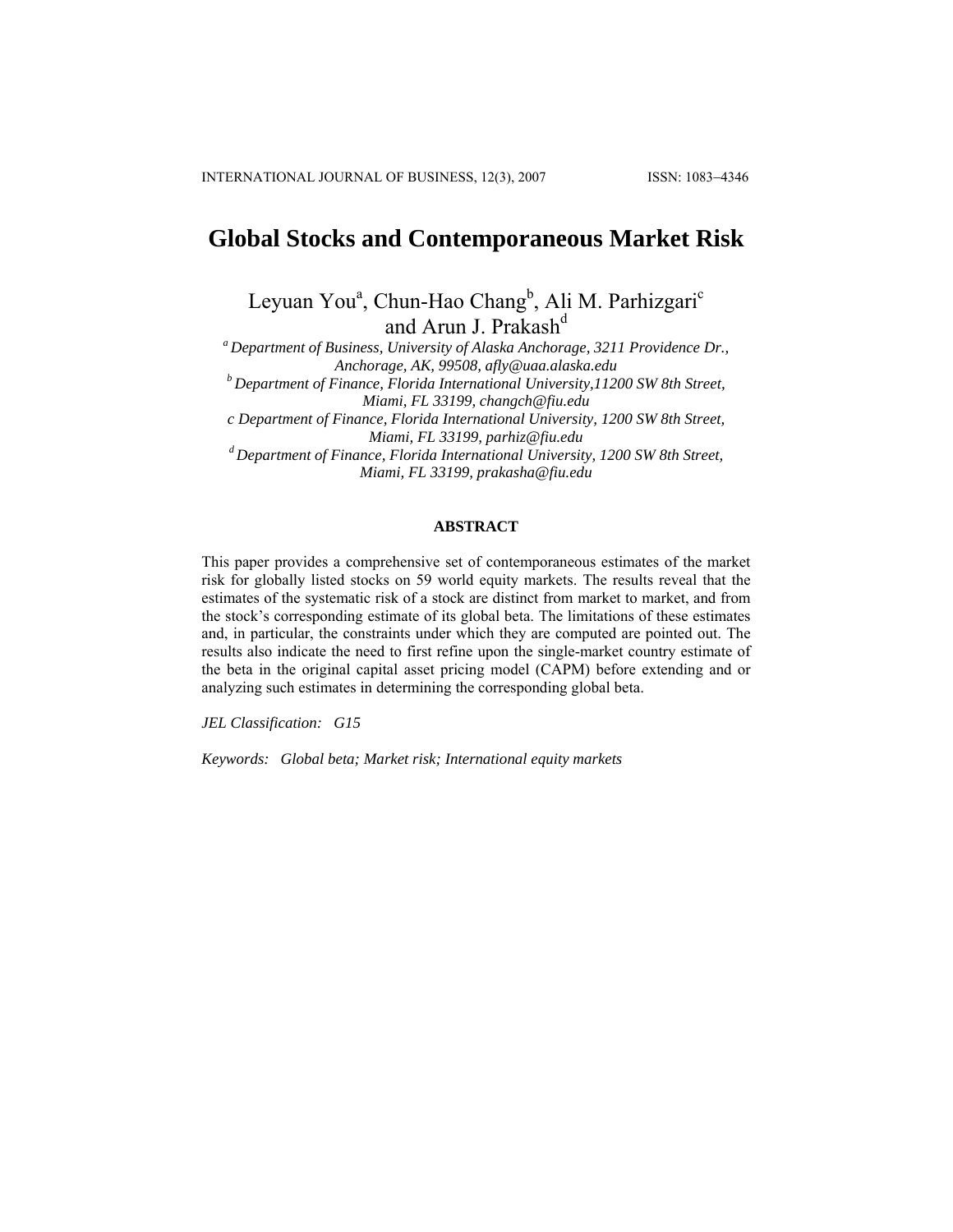# **I. INTRODUCTION**

There is a consensus that in estimating the relative systematic risk of a firm's stock the use of the standard market model is inappropriate, if the stock is listed in multiple markets (see, among others, Stulz (1981), Harvey (1991), and Bernard and Bruno (1995)). This consensus arises from the specification of the standard market model wherein the market index is bounded to represent the stocks in a single country only. Though it is possible that the indices of the country equity exchanges where the stock is traded on may be highly correlated with one another, yet whether this correlation will be identically equal to one is highly improbable. Hence, using the market index from only one country may not include the available information set that is contained (or conveyed) by the indices of other countries.

In a seminal paper, Roll (1977) contends that, irrespective of how an index is structured econometrically, it is impossible to construct a market index that will include all the assets in the universe. Thus, it is not possible to have a "global" market index. In fact, Roll argues, even if one is able to construct the global market index, it may not be possible to correctly measure the global rate of return of an individual stock if it is traded in multiple markets.

Roll's position is revisited by Prakash, Reside and Smyser (1993) who suggest a procedure to obtain the BLUE estimator of a global beta under the usual wide-sense stationarity assumptions of the linear regression models. Later on, Ghai, de Boyrie, Hamid and Prakash (2001) provide a detailed procedure to obtain such estimators when the wide-sense stationarity assumptions are violated.

Under both of the above extensions of Roll's work, an attempt is made to employ all the relevant available information in the global market, thereby resolving the measurement problems to some extent. Notwithstanding these extensions, Prakash et al. and Ghai et al., do not provide any empirical evidence as to whether there is any statistically robust significant difference between the estimates of beta obtained using the standard procedures (as suggested by Markowitz (1959) and Sharpe (1963)) vis-àvis the procedures suggested by them.

The purpose of this paper is to estimate and statistically compare the betas of multiple-listed firms using the Markowitz and Sharpe procedures as well as the one forwarded by Prakash, Reside and Smyser (1993). The paper is organized as follows. In section II we note briefly the Markowitz-Sharpe as well as the Prakash et al., procedures. In section III, we present the data selection procedure. The empirical findings and the concluding remarks are in sections IV and V, respectively.

#### **II. METHODOLOGY**

#### **A. Markowitz's Procedure**<sup>1</sup>

The testable *ex-post* version of the market model is expressed as:

$$
R_{it} = \alpha_i + \beta_i R_{mt} + \varepsilon_{it}; \ t = 1, ..., T
$$
 (1)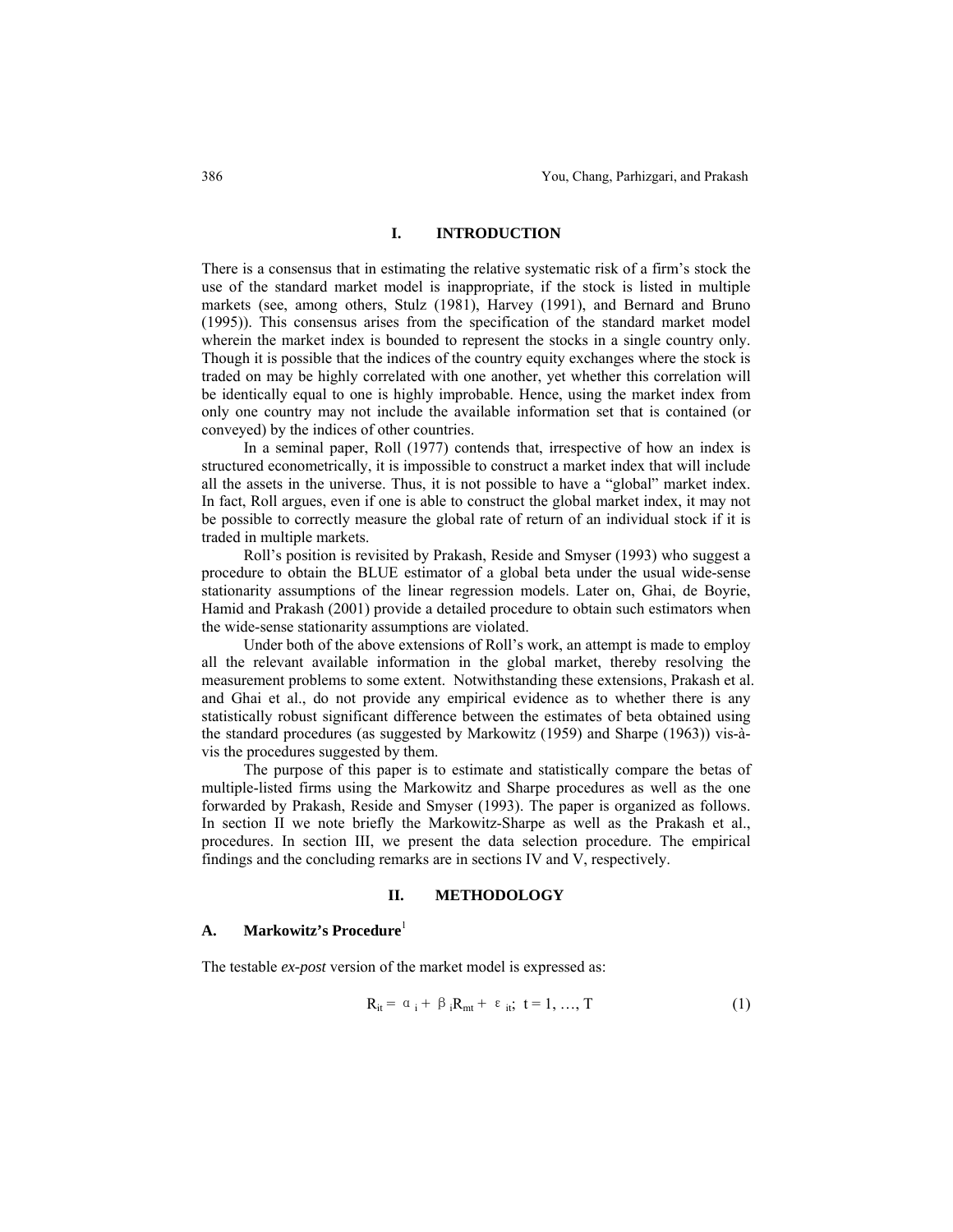where  $\varepsilon_{it}$  is the random error term for the i<sup>th</sup> security, or the residual portion of  $R_{it}$  which is unexplained by the regression of the  $i<sup>th</sup>$  stock during the  $t<sup>th</sup>$  time period. The random error term  $\varepsilon_{it}$  is assumed to follow the wide-sense stationarity assumptions<sup>2</sup>.

# **B.** Prakash et al.'s Procedure<sup>3</sup>

For simplicity of exposition, we will consider only two markets. The extension to more than two markets is considered next. Assume a stock is being listed in markets K and J. Let:  $R_{kt}$  = rate of return of the underlying security in market K during time t (t = 1,2, , m);  $R_{kt}$  = rate of return of the K<sup>th</sup> market index during time t (t = 1,2, …, m);  $R_{it}$  = rate of return of the underlying security in market J during time t (t = 1,2, ..., n);  $R_{Jt}$  = rate of return of the J<sup>th</sup> market index during time t (t = 1, 2, ..., n).

Let  $\beta$  be the global measure of the systematic risk. Since this measure of beta will be the same in the two markets, the underlying return generating process for the security in each of two markets is given by**:** 

$$
R_{kt} = \alpha + \beta R_{Kt} + \varepsilon_{kt}
$$
 (t = 1,2, ..., m)  
\n
$$
R_{jt} = \alpha + \beta R_{Jt} + \varepsilon_{jt}
$$
 (t = 1,2, ..., n) (3)

The number of bivariate observations  $(R_k, R_k)$  and  $(R_i, R_j)$  available in markets K and J, that is, m and n, respectively, may or may not be the same as long as, by assumption,  $β$  remains the same in the two markets. Econometrically, if there is reason to believe that, intertemporally, beta might change if  $m \neq n$ , then m should be taken equal to n and observations must be chosen contemporaneously in each market. The properties of the estimators obtained below, however, are unaffected by whether or not  $m = n$ .

 Econometrically, there is no loss of generality if the returns are measured from their respective means. Thus, the return generating process reduces to:

$$
r_{kt} = \beta r_{Kt} + \varepsilon_{kt} \qquad (t = 1, 2, ..., m) \qquad (4a)
$$

$$
r_{jt} = \beta r_{Jt} + \varepsilon_{jt} \qquad (t = 1, 2, ..., n)
$$
 (4b)

where  $r_{kt} = R_{kt} - \overline{R}_k$ , etc.

 Our purpose is to obtain, in the Gauss-Markov sense, the best estimator for β. Prakash et al. provide the BLUE estimator for  $\beta$ , i.e.  $\hat{\beta}$ , as:

$$
\hat{\beta} = \frac{\sum_{t=1}^{m} r_{kt} r_{Kt} + \sum_{t=1}^{n} r_{jt} r_{Jt}}{\sum_{t=1}^{m} r_{Kt}^2 + \sum_{t=1}^{n} r_{Jt}^2}
$$
(5)

A variant of relationship (5) could be derived based on the covariance and variance of each security with the market index. For example, for a security traded in the kth market, the covariance and variance are defined as: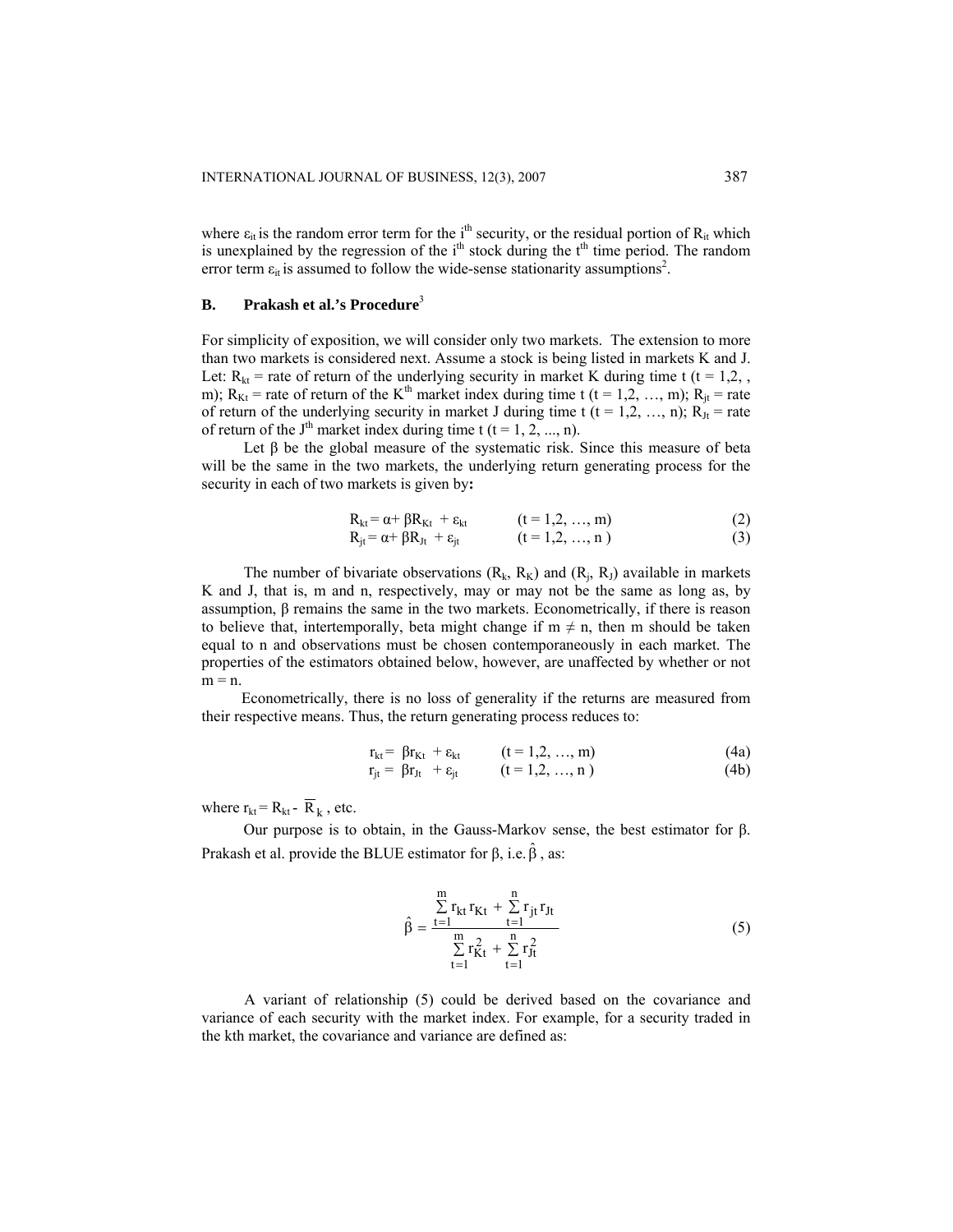$$
Cov(r_{k}, r_{K}) = \frac{1}{m} \sum_{t=1}^{m} r_{kt} r_{Kt},
$$

$$
Var(r_{K}) = \frac{1}{m} \sum_{t=1}^{m} r_{Kt}^{2},
$$

 $t = 1$ 

and

Relationship 
$$
(5)
$$
 could then be cast into:

$$
\hat{\beta} = \frac{m \operatorname{Cov}(r_k, r_K) + n \operatorname{Cov}(r_j, r_J)}{m \operatorname{Var}(r_K) + n \operatorname{Var}(r_J)}.
$$
\n(6)

The estimator in relationship (6) can be easily extended to multi (more than two) markets case. Specifically, if there are p markets with  $n_1, n_2, \ldots, n_p$  observations on the stock, then the multi-market BLUE estimator of beta will be:

$$
\hat{\beta} = \frac{\sum_{i=1}^{p} n_i \text{Cov}(r_i, r_{mi})}{\sum_{i=1}^{p} n_i \text{Var}(r_{mi})}.
$$
\n(7)

where  $r_i$  and  $r_{mi}$  are, respectively, the rates of return measured from the means on the stock, and the market index in market i,  $i = 1, 2, \ldots$ , p; and  $n_i$  is the number of observations in market i.

# **C. Our Step-by-Step Procedures**

To sum up the methodology and our step-by-step procedures, for each group of the securities we first estimate the betas for each security in each market using the market model described in equation (1). Then, using relationship (7), the global beta for each security is estimated. Next, for each security, the estimates of its betas that are separately obtained in each market are compared and tested for equality using the Wtest statistic (Welch, 1953)<sup>4</sup>. To confirm the appropriateness of our estimates, we also test one of the underlying wide-sense stationarity assumptions that are the subject of the Prakash et al., extensions, i.e., that the error variances of the market model are the same (homoskedasticity). We use the Bartlett's M-test for this purpose. This test as well as the Welch's W-test, as they are cast within the framework of our analysis, are described below.

#### **a. Welch's W-test**

Suppose a stock is traded in k exchanges (markets). Also assume that  $\hat{\beta}_i$  is the computed estimate of beta in the i<sup>th</sup> market with standard error of the estimate s<sub>i</sub>. Under the null hypothesis that all  $\beta_i$ 's (i = 1, 2, ..., k) are same, Welch (1951) test requires the computation of the W-statistic given by: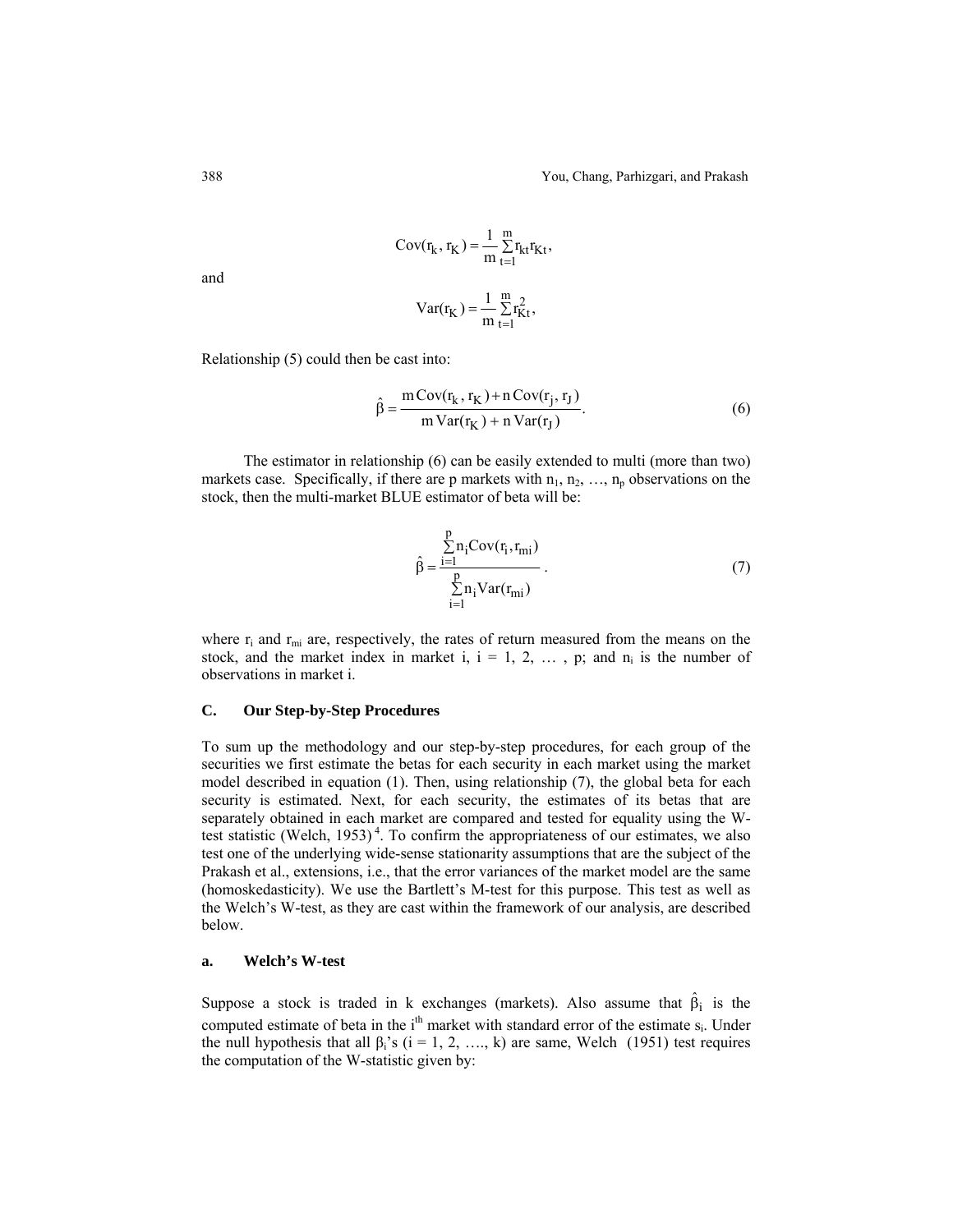$$
W = \frac{\sum_{i=1}^{k} \frac{(\hat{\beta}_{i} - \hat{\beta}^{*})}{s_{i}^{2}} / (k - 1)}{1 + \frac{(2k - 2)}{(k^{2} - 1)} \sum_{i=1}^{k} \frac{1}{(n_{i} - 1)} \left(1 - \frac{1/s_{i}^{2}}{\sum_{i=1}^{k} 1/s_{i}^{2}}\right)^{2}}
$$
(8)

where  $n_i$  is the number of observations in the i<sup>th</sup> market (which may be non-overlapping with the other markets),  $s_i$  is the standard error of  $\hat{\beta}$ , and

$$
\hat{\beta}^* = \left(\sum_{i=1}^k \frac{\hat{\beta}_i^2}{s_i^2}\right) \bigg/ \left(\sum_{i=1}^k \frac{1}{s_i^2}\right) \tag{9}
$$

Under the null hypothesis: H<sub>0</sub>:  $\beta_1 = \beta_2 = ... = \beta_k$ , the W-statistic will follow Snedecor's F distribution with (M-1) and

$$
\left[\frac{3}{(k^2-1)}\sum_{i=1}^k \frac{1}{(n_i-1)} \left(1 - \frac{1/s_i^2}{\sum_{i=1}^k 1/s_i^2}\right)^2\right]^{-1} \tag{10}
$$

degrees of freedom, where M is the number of regression coefficients in the market model. Therefore, M-1 will equal to one, in our case.

#### **b. Bartlett Test for Homogeneity of Variances**

An assumption underlying our methodology, as well as those of Prakash et al.'s, is the homogeneity of the variances of each security across the k-markets wherein it is crosslisted. To examine this assumption, Bartlett's test statistic (Snedecor and Cochran, 1983) is used to check if the k-market samples have equal variances. For each security, letting  $\sigma_i^2$  be the variance of the error terms of the market model in the equity exchange i, the Bartlett's statistic is defined as:

B = 
$$
\frac{(n-k)\ln s_q^2 - \sum_{i=1}^k (n_i - 1)\ln s_i^2}{1 + \frac{1}{3(k-1)} \cdot \left( \left( \sum_{i=1}^k \frac{1}{(n_i - 1)} \right) - \frac{1}{(n-k)} \right)}
$$
(11)

where  $s_i^2$  is the variance of the i<sup>th</sup> group, n is the total sample size ( $n = \sum n_i$ ), N  $n = \sum_{i} n_i$ , N<sub>i</sub> is the sample size of the i<sup>th</sup> group, and  $s_q^2$  is the pooled variance defined as: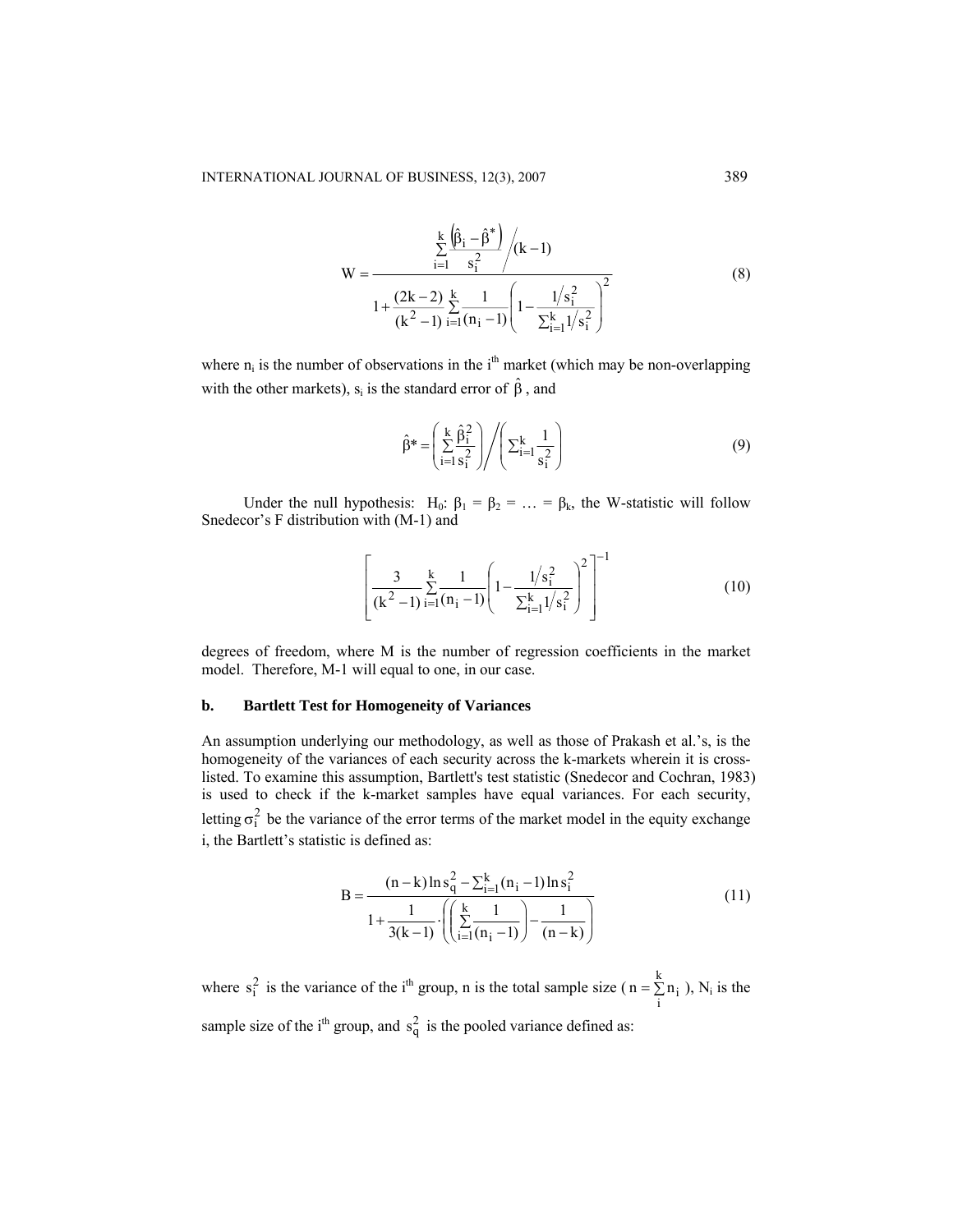390 You, Chang, Parhizgari, and Prakash

$$
s_q^2 = \sum_{i=1}^k \frac{(n_i - 1)s_i^2}{(n_i - k)}.
$$
 (12)

We want to test the null hypothesis:

H<sub>0</sub>: 
$$
\sigma_1^2 = \sigma_2^2 = \sigma_3^2 = \dots = \sigma_k^2
$$
, again the alternative  
H<sub>a</sub>:  $\sigma_i^2 \neq \sigma_j^2$  for at least one pair (i, j). (13)

If the null hypothesis is true, then the B-statistics will be distributed as a chi-square distribution with (k-1) degrees of freedom.

#### **III. DATA**

Scanning for cross listed stocks in 59 world wide stock exchanges, seven hundred and four company stocks are identified to have multiple listing on two or more equity exchanges. Weekly price series for these stocks<sup>2</sup> are compiled from DataStream for the period of June 1998 to June 2003. Table 1 summarizes the data set. Among the multiple-listed stocks, 636 companies have their stocks listed in two equity exchanges, 55 companies are listed in three exchanges, 13 companies are listed in four exchanges, 2 companies are listed in seven different international markets, and one company, Bayer AG, is listed in eight different exchanges.

 Since a "market portfolio" is required to compute the beta for each security, we also obtain the corresponding weekly index series for the 59 equity exchanges from DataStream. Table 2 contains the names of the 59 international stock exchanges and their respective market indices. If more than one index is available for an equity exchange in a country, an effort is being made to select the most comprehensive index in that country. In the rare cases wherein data is deficient for the market index of a particular country, we select the Morgan Stanley Composite index for that country.

**Number of Securities Listed In Number of Securities** Group1: 2 markets 636 Group 2: 3 Markets 47 Group 3: 4 Markets 13 Group 4: 5 Markets 5<br>
Group 5: 6 Markets 6 Group 5: 6 Markets Group 6: 7 Markets 2 Group 7: 8 Markets 1 Total **704** 

**Table 1**  Number of securities cross-listed in two or more equity markets

Note: The name of the companies and the equity exchanges wherein their securities are cross-listed are available upon request from the first author.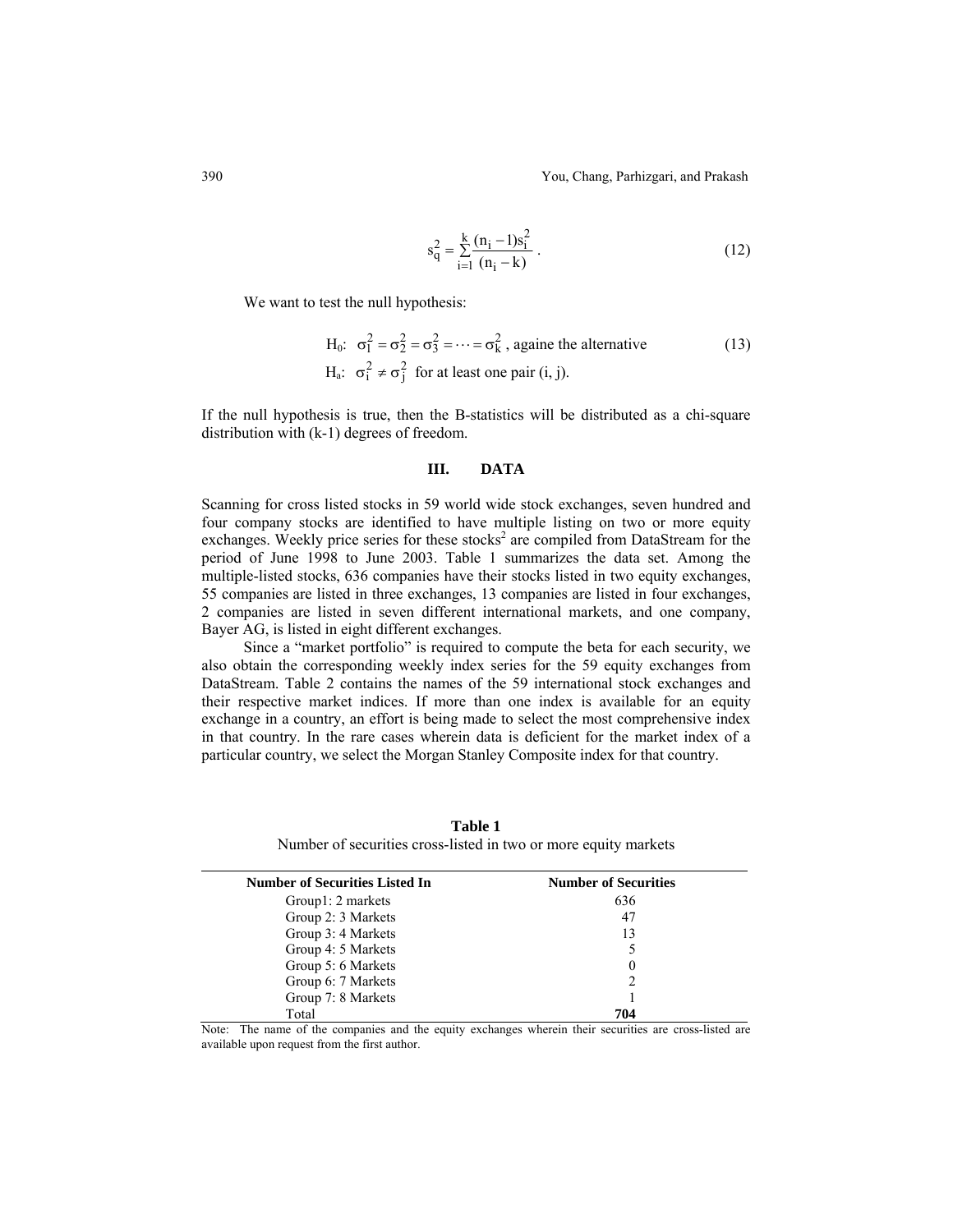$\overline{\phantom{0}}$ 

 $\equiv$ 

# **Table 2**

Major international equity exchanges that host multiple listing of stocks and their respective indices (Total number of exchanges= 59)

| <b>Index</b>        |
|---------------------|
| <b>AMXIXAX</b>      |
| <b>NLALSHR</b>      |
| <b>NLALSHR</b>      |
| <b>DAXINDX</b>      |
| <b>IBOMBSE</b>      |
| <b>IBOMBSE</b>      |
| <b>BRUSIDX</b>      |
| SRALLSH             |
| CHAGENZ             |
| <b>ISEQUIT</b>      |
| <b>DAXINDX</b>      |
| <b>DAXINDX</b>      |
| <b>HEXINDX</b>      |
| <b>HNGKNGI</b>      |
| <b>TRKISTB</b>      |
| <b>JASDAOI</b>      |
| <b>JSEOVER</b>      |
| PKSE100             |
| <b>KORCOMP</b>      |
| <b>KLPCOMP</b>      |
| <b>FSBF120</b>      |
| PEGENRL             |
| POPSI <sub>20</sub> |
| <b>FTALLSH</b>      |
| <b>LXLUXXI</b>      |
| <b>FSBF120</b>      |
| MADRIDI             |
| <b>MANCOMP</b>      |
| MILANBC             |
| <b>MILANBC</b>      |
| <b>DAXINDX</b>      |
| BGBEL20             |
| <b>NASCOMP</b>      |
| <b>NASCOMP</b>      |
| <b>IBOMBSE</b>      |
| <b>IBOMBSE</b>      |
| <b>NYSE</b>         |
| NZ40CAP             |
| <b>OSLOASH</b>      |
| <b>NASCOMP</b>      |
| <b>NASCOMP</b>      |
| FSBF250             |
| CZPX50I             |
| <b>IGPAGEN</b>      |
| <b>CHSCOMP</b>      |
| <b>DJSHENZ</b>      |
|                     |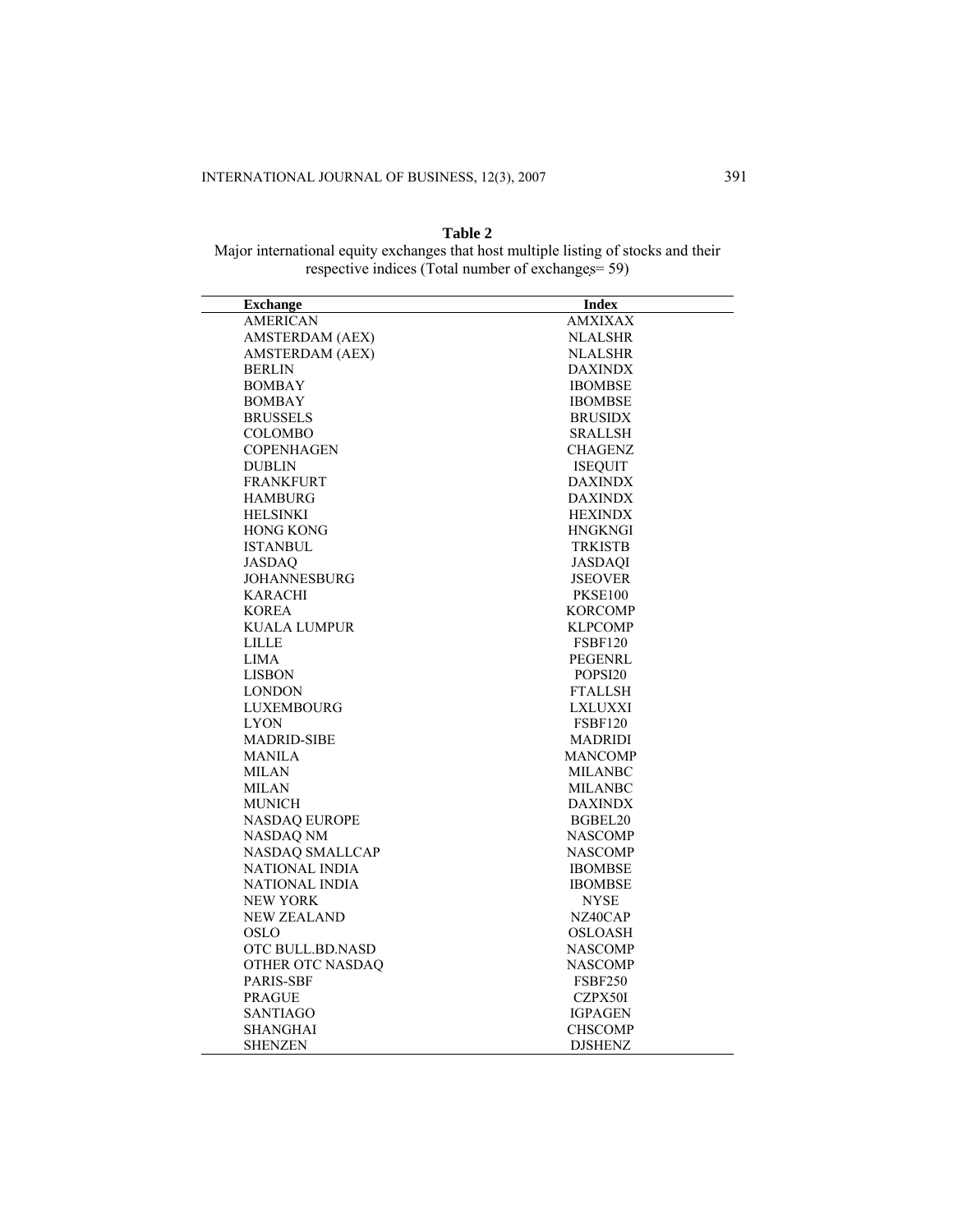| <b>SINGAPORE</b> | <b>SNGPORI</b> |
|------------------|----------------|
| <b>STOCKHOLM</b> | <b>AFFGENL</b> |
| <b>STUTTGART</b> | <b>BDSTUTT</b> |
| <b>TAIWAN</b>    | <b>TACOMPT</b> |
| <b>TEL AVIV</b>  | <b>ISTGNRL</b> |
| <b>THAILAND</b>  | <b>TOTMKTH</b> |
| <b>TOKYO</b>     | <b>TOKYOSE</b> |
| <b>TORONTO</b>   | <b>TTOCOMP</b> |
| VIENNA           | <b>WBKINDX</b> |
| VIRT-X           | <b>SWISSMI</b> |
| <b>XETRA</b>     | <b>DAXINDX</b> |
| <b>ZIMBABWE</b>  | <b>ZIMINDS</b> |
| <b>ZURICH</b>    | <b>SWISSMI</b> |

**Table 2 (continued)** 

# **IV. EMPIRICAL RESULTS**

Table 3 provides a summary of the various estimates of the betas. The firm's stock is cited in column 1 and the estimate of its global beta is included in column 5. The second column of this Table includes the number of equity markets wherein each stock is traded on. To manage space and to provide a concise summary of the values of the various betas in the seven group cross-listed markets (see Table 1), we have included in this Table a limited number (the first ten) of stocks, and have provided only the range of their beta estimates (columns 3 and  $4)^3$ . A cursory examination of the estimates of the global betas and the single country betas reveals substantial differences between them. This statement, as is stated, is ad hoc at this point and needs to be statistically scrutinized via the application of the W-test that is reported below.

Table 4 summarizes the results of the W-test statistics for the multiple-listed stocks in the seven group cross-listed markets. For Group 1, i.e. wherein each security is listed on two stock exchanges, the null hypotheses for 289 out of 636 stocks are rejected, i.e., these stocks show different beta values in different stock exchanges at the10 percent or below significance  $(33+60+196=289)$ . The null hypothesis for the remaining 347 stocks in this group cannot be rejected, thus leaving us to conclude that each of these stocks possesses similar betas in the two different exchanges it is crosslisted. In Groups 2 through 7, wherein each security is listed in three through eight stock exchanges, the W-test statistics for each group indicate that most of the betas in each of the exchanges are statistically significantly different. There are only two securities in Group 3 (cross-listing in 4 markets) and one security in Group 4 (crosslisting in 5 markets) that exhibit similar betas.

 The above results indicate that for multiple-listed stocks, the estimates of beta computed from the market index in one exchange is significantly different from the beta computed using the market index from another exchange. This provides ample evidence not to rely on the betas computed from local market indices in decisions involving international investments. A global beta for a cross-listed stock, as specified in relationship (7), is more suitable under a global investment setting.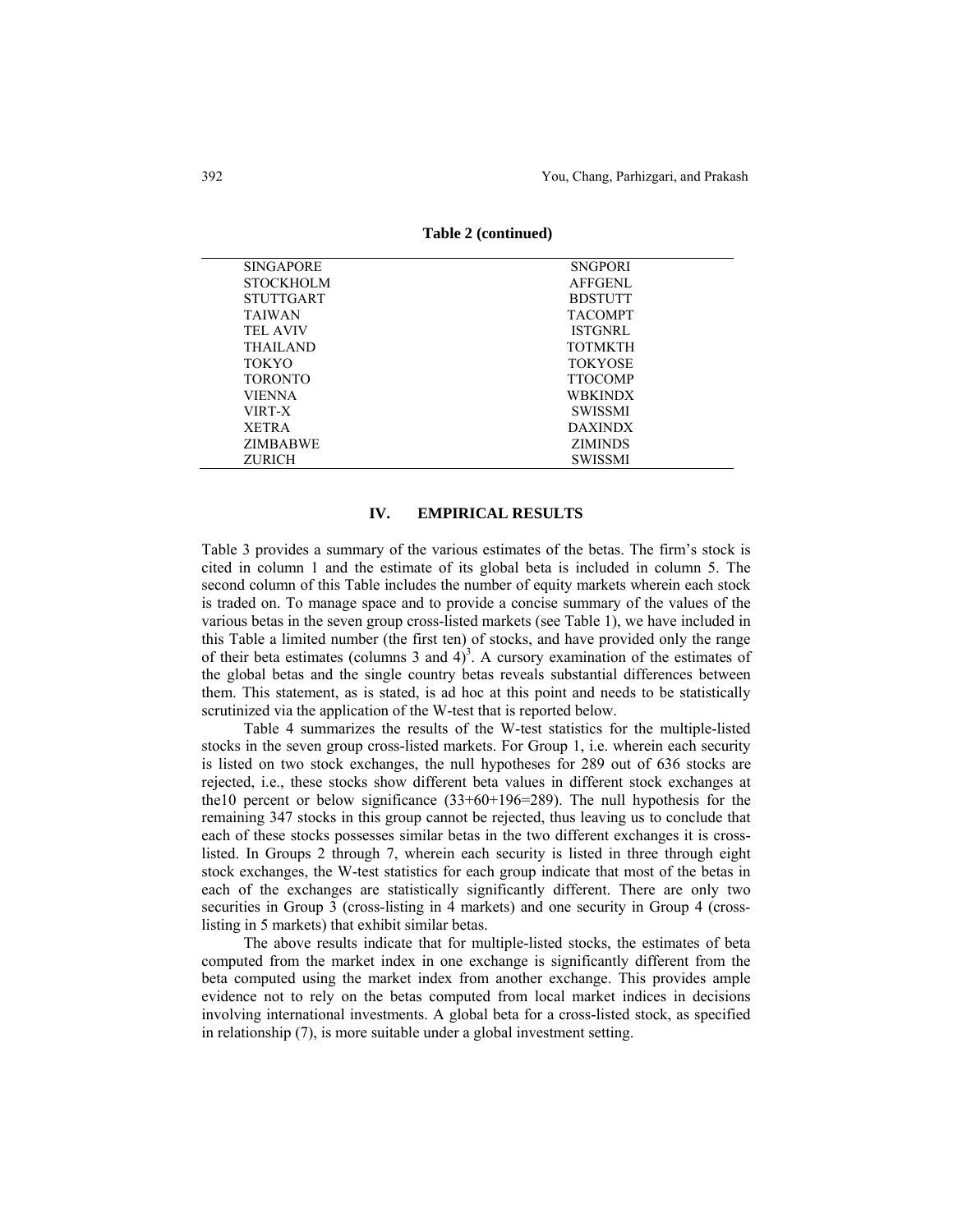| <b>Name</b>                | # of                     | <b>Range of Betas</b> | <b>Global Beta</b> |           |
|----------------------------|--------------------------|-----------------------|--------------------|-----------|
|                            | <b>Exchanges</b>         | Low                   | <b>High</b>        |           |
| 1-800 CONTACTS             | $\overline{c}$           | 0.3273                | 0.5034             | 0.4342    |
| 24/7 MEDIA (FRA)           | $\overline{c}$           | 0.6959                | 1.9390             | 1.4505    |
| 3COM                       | $\overline{c}$           | 0.8166                | 0.9412             | 0.8656    |
| 8X8                        | $\overline{c}$           | 0.8483                | 1.4540             | 1.2160    |
| A B WATLEY GP.             | $\frac{2}{2}$            | $-0.1305$             | 0.5645             | 0.2914    |
| ADAM                       |                          | $-0.0646$             | 0.8773             | 0.5072    |
| <b>AAON</b>                | $\overline{c}$           | $-0.6872$             | 0.2502             | $-0.1181$ |
| <b>AASTROM BIOSCIENCES</b> | $\frac{2}{2}$            | 0.7139                | 0.9335             | 0.8472    |
| <b>AB SOFT</b>             |                          | $-0.7664$             | 0.1303             | $-0.2586$ |
| ABAXIS                     | $\overline{c}$           | $-0.0846$             | 0.5930             | 0.3267    |
| ABBOTT LABS.               | $\overline{\mathbf{3}}$  | 0.0068                | 0.5873             | 0.0085    |
| ABER DIAMOND               | $\overline{\mathbf{3}}$  | 0.0108                | 0.4589             | 0.1890    |
| ABN AMRO HOLDING           | $\overline{\mathbf{3}}$  | 1.0313                | 1.3716             | 1.1630    |
| AFLAC                      | $\overline{\mathbf{3}}$  | 0.0007                | 0.5219             | 0.0027    |
| AGNICO-EAGLE MNS.          | $\overline{3}$           | $-0.1135$             | $-0.0779$          | $-0.1014$ |
| AGRIUM                     | $\overline{\mathbf{3}}$  | 0.0028                | 0.1944             | 0.0034    |
| <b>AJINOMOTO</b>           | $\overline{\mathbf{3}}$  | $-0.0051$             | 0.6418             | 0.2418    |
| ALCAN                      | $\overline{\mathbf{3}}$  | 0.0009                | 0.9812             | 0.0035    |
| ALCOA                      | $\overline{3}$           | 0.0009                | 0.9006             | 0.0049    |
| ALLEGHENY EN.              | $\overline{\mathbf{3}}$  | 0.0090                | 0.9545             | 0.0120    |
| AEGON (FRA)                | $\overline{4}$           | 0.2697                | 1.7952             | 1.1629    |
| <b>ALLIANZ</b>             | $\overline{\mathbf{4}}$  | 0.3710                | 1.5738             | 1.1509    |
| AT & T (FL) (AMS)          | $\overline{4}$           | 0.2590                | 1.0693             | 0.7773    |
| BELLSOUTH                  | $\overline{\mathbf{4}}$  | $-0.1336$             | 0.5770             | 0.0019    |
| <b>BHP BILLITON</b>        | $\overline{\mathbf{4}}$  | 0.5250                | 1.4259             | 1.0210    |
| BOEING                     | $\overline{\mathbf{4}}$  | $-0.1199$             | 0.7103             | 0.0052    |
| CATERPILLAR                | $\overline{\mathcal{L}}$ | $-0.0003$             | 0.6743             | 0.0035    |
| <b>CLARIANT</b>            | $\overline{4}$           | 0.5589                | 1.3182             | 0.7878    |
| COMMERZBANK                | $\overline{4}$           | 0.3084                | 1.2665             | 0.9533    |
| COREL                      | $\overline{4}$           | 0.2623                | 1.2534             | 0.7753    |
| AKZO NOBEL                 | 5                        | $-0.0130$             | 0.6754             | 0.5230    |
| ALTRIA GP.                 | 5                        | $-0.0022$             | 0.6572             | 0.0008    |
| AMER.INTL.GP.              | 5                        | $-0.3094$             | 0.9535             | 0.0009    |
| <b>BARRICK GOLD</b>        | 5                        | $-0.0524$             | $-0.0003$          | $-0.0001$ |
| SANTANDER CTL.HISP.(FRA)   | 5                        | 0.3070                | 1.0354             | 0.8546    |
| <b>DAIMLERCHRYSLER</b>     | $\overline{7}$           | 0.0019                | 0.9406             | 0.0133    |
| DEUTSCHE BANK              | $\overline{7}$           | 0.6603                | 1.6223             | 1.1727    |
| R∆VFR                      | $\mathbf{Q}$             | 0.3150                | 1 3 1 2 8          | 0.8399    |

**Table 3**  Estimates of each stock's "exchange-" and "global-" $\mathrm{beta}^1$ 

BAYER 8 0.3150 1.3128 0.8399 1.5128 0.8399 1.50 1.5128 0.8399 1.5128 0.8399 1.5128 0.8399 1.5128 0.8399 1.5128 1.5128 1.5128 1.5128 1.5128 1.5128 1.5128 1.5128 1.5128 1.5128 1.5128 1.5128 1.5128 1.5128 1.5128 1.5128 1.5128 cross-listed markets (se Table 1), we have provided in this Table only the range of such estimates (columns 3 and 4), and only a limited (the first ten) number of stocks.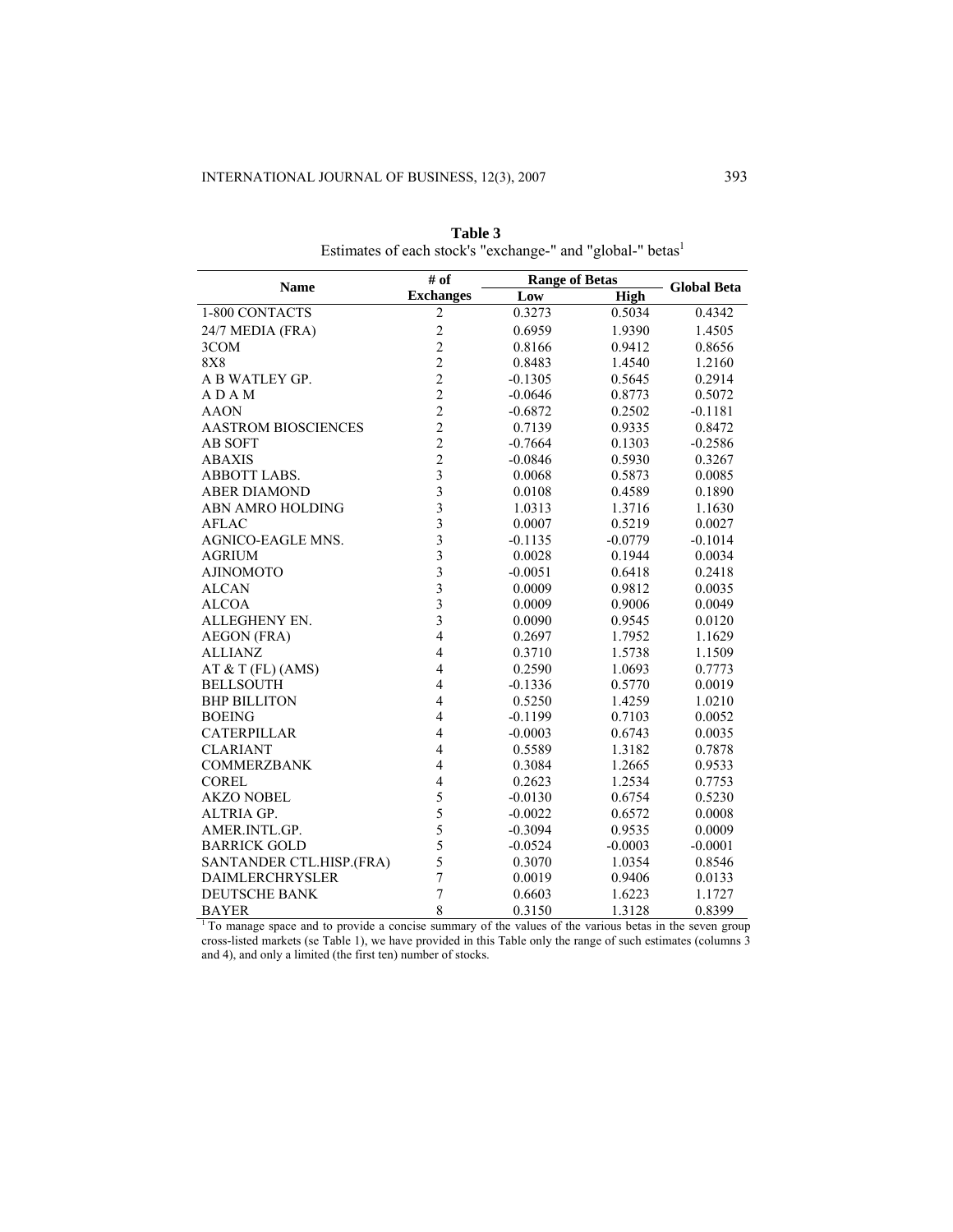|                    | <b>Number of Multiple-Listed Stocks</b><br>with Different Betas at Significance Level |                        |                    | Not Significant Total<br>$( = Same Beta)$ |     |
|--------------------|---------------------------------------------------------------------------------------|------------------------|--------------------|-------------------------------------------|-----|
|                    | $0.05 < \alpha \leq 0.10$                                                             | $0.01<\alpha\leq 0.05$ | $\alpha \leq 0.01$ |                                           |     |
| Group 1: 2 Markets | 33                                                                                    | 60                     | 196                | 347                                       | 636 |
| Group 2: 3 Markets |                                                                                       |                        | 27                 | 14                                        | 47  |
| Group 3: 4 Markets |                                                                                       |                        | 8                  |                                           | 13  |
| Group 4: 5 Markets |                                                                                       |                        |                    |                                           |     |
| Group 6: 7 Markets |                                                                                       |                        |                    |                                           |     |
| Group 7: 8 Markets |                                                                                       |                        |                    |                                           |     |
| Total              | 34                                                                                    | 70                     | 236                | 364                                       | 704 |

| Table 4                                            |  |  |  |  |  |
|----------------------------------------------------|--|--|--|--|--|
| Summary of W-statistics for multiple-listed stocks |  |  |  |  |  |

Note: No stocks were cross-listed in Group 5, i.e., in 6 markets.

**Table 5**  Summary of Bartlett test statistics on the equality of the error variances of the cross-listed stocks

|                    | Number of Stocks Significant at the Levels of |                                                     |                    | <b>Not Significant Total</b> |     |
|--------------------|-----------------------------------------------|-----------------------------------------------------|--------------------|------------------------------|-----|
|                    |                                               | $0.05 < \alpha \leq 0.10$ $0.01 < \alpha \leq 0.05$ | $\alpha \leq 0.01$ |                              |     |
| Group 1: 2 Markets | 30                                            | 43                                                  | 193                | 370                          | 636 |
| Group 2: 3 Markets |                                               |                                                     | 18                 | 25                           | 47  |
| Group 3: 4 Markets |                                               |                                                     |                    |                              | 13  |
| Group 4: 5 Markets |                                               |                                                     |                    |                              |     |
| Group 6: 7 Markets |                                               |                                                     |                    |                              |     |
| Group 7: 8 Markets |                                               |                                                     |                    |                              |     |
| Total              | 32                                            |                                                     | 224                | 401                          | 704 |

 Table 5 provides a summary of the Bartlett test statistics for the homogeneity of the error variances for all the securities that are cross-listed in the various group markets. Note that K varies across the groups, i.e.,  $K = 2, 3, \ldots, 8$ . The total number of company betas that show homoskedasticity of variance in all markets is 401. Thus, the results reported in Table 4 are subject to the caveat that they are based on estimates that may not be BLUE. Hence, we conclude that employment of Ghai et al. (2001) approach that adjusts for some of these caveats is more appropriate.

To further elaborate on the above Bartlett test results, it should be pointed out that a measure of the information content of a market is often provided by the inverse of its variance. Hence, our use of the Bartlett tests above provides us a venue, in addition to our prime purpose to check on the homogeneity of the error variances, to examine the similarity of the information contents of the markets in each cross-listed group. In other words, the results of the Bartlett tests are indicative as to whether the markets in each group reveal the same information. Thus, an interpretation of the null hypothesis in relationship (13) is that the markets in each group reveal the same information,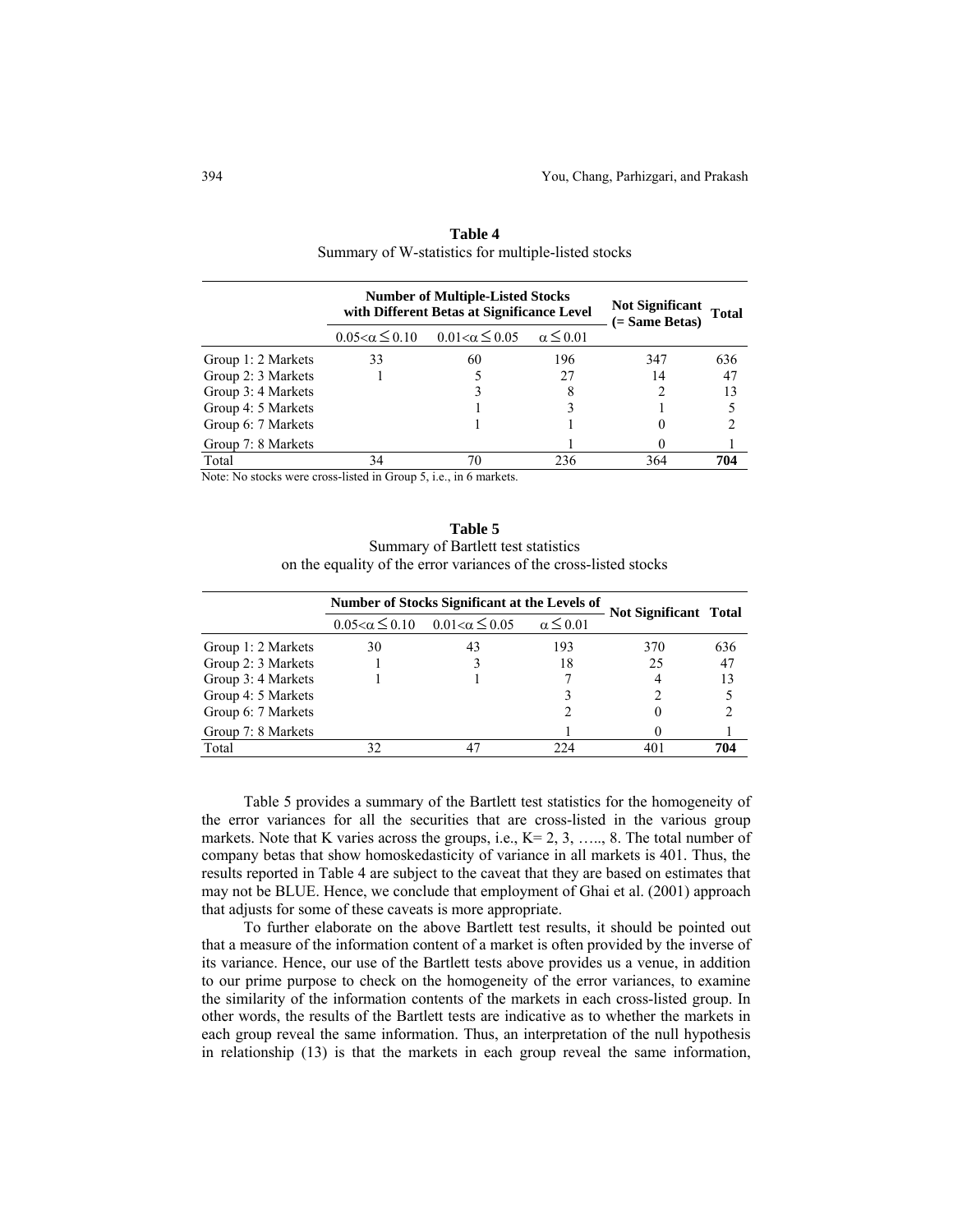information contents of the markets.

against the alternative hypothesis that at least one market in the group has different information from the rest of the markets in the group. For example, in the two markets case, if a security is traded in markets i and j, and another security is traded in markets i and k, we have tested, respectively, the null hypotheses that  $\sigma_i^2 = \sigma_j^2$  and  $\sigma_i^2 = \sigma_k^2$ . The results in Table 5 could thus be viewed in the context of the diversity in the

Since the majority of the multiple-listed stocks show strong statistical evidence of heteroskedasticity, we opted to check, as an aside, the equality of the variances of the equity markets that appear in each "group" of the markets. More specifically, we tested the equality of the variances on the market indices that appear in each of the groups. These groupings are exactly the same as the trading locations (exchanges) of the crosslisted stocks. For example, if stock j is traded in New York (NYSE) and London (FTALLSH), then the bi-variate observation (NYSE, FTALLSH) will constitute a member of the group 1 markets.

Table 6 presents the results of the heteroskedasticity of the various groups. In the case of the two-market groupings, the Bartlett test statistics for 70 out of 86 groups are statistically significant at the 10 percent level or below, i.e., rejecting the null of the equality of the market index variances. The majority of these test statistics, i.e., 60 of them, are statistically significant at the one percent level or below. Similarly, in the remaining groups of three to eight market groupings, the test statistics for only four out of 51 groups are found to be insignificant, i.e., their respective equity exchanges exhibit similar variances.

As was mentioned above, in uni-variate analysis the inverse of the variance is a measure of the information content of the data population that underlies the variance. Thus, the above strong evidence of heteroskedasticity in the various market groupings suggests that the information provided by the various markets is asymmetric. That is, one market disseminates more (or less) information in comparison to another market.

|                    | <b>Number of Stocks Significant at Levels of</b> |                                                     |                    |                       |     |
|--------------------|--------------------------------------------------|-----------------------------------------------------|--------------------|-----------------------|-----|
|                    |                                                  | $0.05 < \alpha \leq 0.10$ $0.01 < \alpha \leq 0.05$ | $\alpha \leq 0.01$ | Not Significant Total |     |
| Group 1: 2 Markets |                                                  |                                                     | 60                 | 16                    | 86  |
| Group 2: 3 Markets |                                                  |                                                     | 27                 |                       | 31  |
| Group 3: 4 Markets |                                                  |                                                     |                    |                       | 12  |
| Group 4: 5 Markets |                                                  |                                                     |                    |                       |     |
| Group 6: 7 Markets |                                                  |                                                     |                    |                       |     |
| Group 7: 8 Markets |                                                  |                                                     | 0                  |                       |     |
| Total              |                                                  |                                                     | 105                | 20                    | 137 |

**Table 6**  Summary of Bartlett test statistics on the equality of the variances of the market indices that appear in various groups

Note: No stocks were cross-listed in Group 5, i.e., in 6 markets.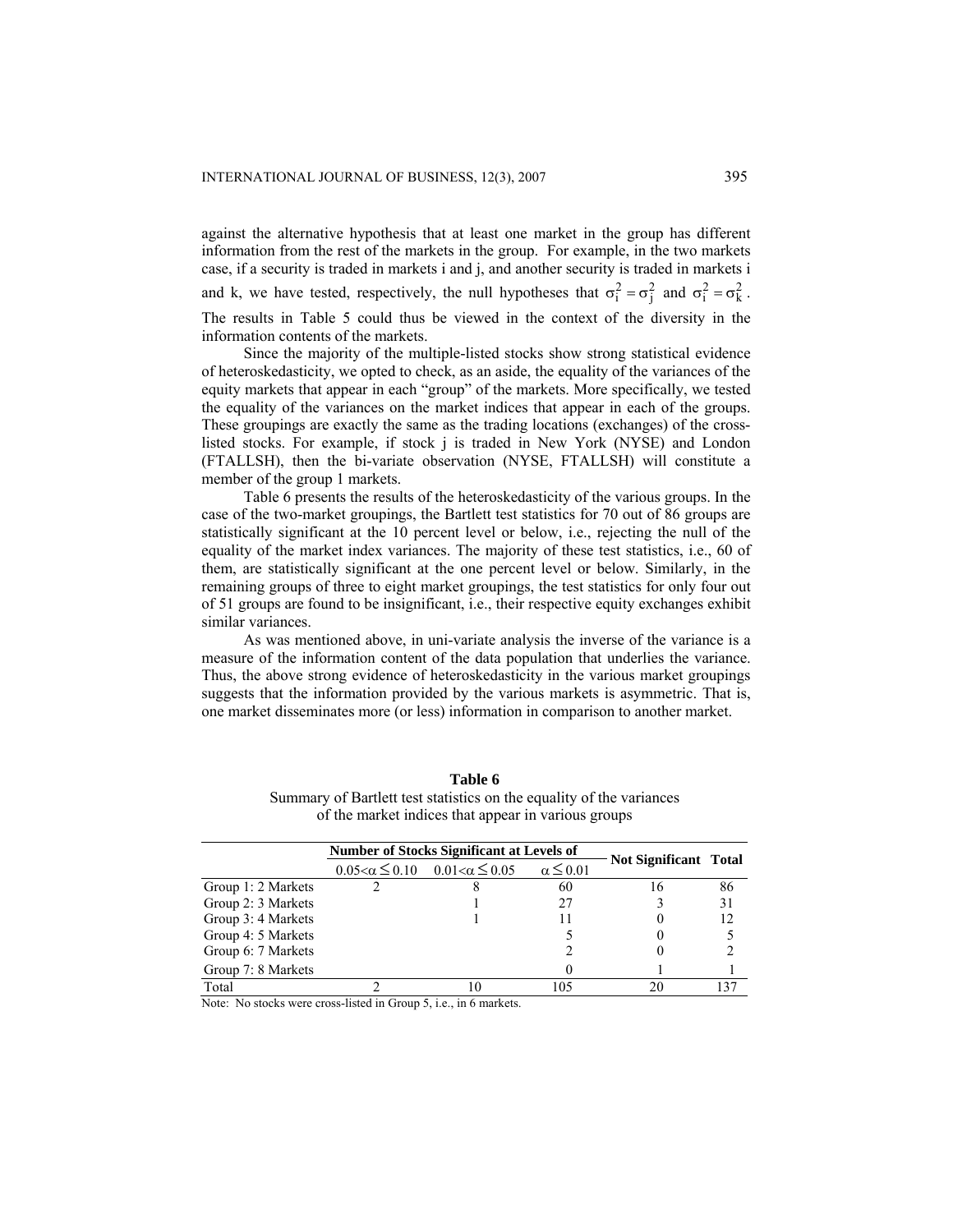# **V. CONCLUDING REMARKS**

In this paper we provided a comprehensive set of contemporaneous estimates of the market risk for globally listed stocks across various world equity markets. We nearly exhausted a sample of 704 globally listed stocks in 59 international exchanges that were available in Datastream. Our results reveal that the estimates of the systematic risk of a stock are distinct from market to market, and from the stock's corresponding estimate of the global beta that are computed using Prakash et al.'s procedure.

Using Welch's W-test and Bartlett's B-test statistics, we pointed out the limitations of our estimates and, in particular, we examined the constraints under which such estimates were computed. The refined procedure provided by Ghai et al., that addresses some of these limitations, i.e., the assumption of the homogeneity of the error variances across various markets, is expected to provide better estimates of global beta.

Irrespective of the value of the estimates rendered by either Prakash et al.'s or Ghai et al.'s procedures, we would like to conclude that it is imperative to first refine upon the single-market country estimate of the beta in the original capital asset pricing model (CAPM) before extending and or analyzing such estimates in determining the corresponding global beta. The extent of such refinements is purely empirical and is dictated by the level of the accuracy desired. At minimum, the standard application of a few simple econometric techniques, e.g., adjustments for multicollinearity and heteroskedasticity, will substantially improve the resultant estimates of the global beta.

## **ENDNOTES**

- 1. For a general discussion of the historical development of the market model see Prakash et al. (1999).
- 2. The wide-sense stationarity assumptions are (see Reinmuth and Wittink, 1974):

E( $\varepsilon_{it}$ )=0 (zero mean), var( $\varepsilon_{it}$ )= $\sigma_{\varepsilon}^2$  (homoskedasticity), cov( $\varepsilon_{it}$ ,  $\varepsilon_{it+k}$ )=0 for all k $\neq$ 0, and  $cov(\epsilon_{it}, R_{mt})=0$ .

- 3. This section draws upon Prakash, Reside and Smyser (1993).
- 4. The list of these stocks is available upon request from the first author.
- 5. The estimate of each single stock beta is available upon request from the first author.

#### **REFERENCES**

- Bernard, D., and Solnik Bruno, 1995, "The World Price of Foreign Exchange Risk," *Journal of Finance* 2, 445-479.
- Ghai, G.L., M.E. de Boyrie, S. Hamid, and A.J. Prakash, 2001, "Estimation of Global Systematic Risk for Securities Listed in Multiple Markets," *European Journal of Finance* 7 (2, June), 117-130.
- Harvey, C., 1991, "The World Price of Covariance Risk," *Journal of Finance* 46 (1), 111-158.
- James, G.S., 1951, "The Comparison of Several Groups of Observations when the Ratios of the Population Variances Are Unknown," *Biometrika* 38, 324-329.
- Markowitz, H., 1959, *Portfolio Selection: Efficient Diversification of Investments,* New Haven: Yale University Press.